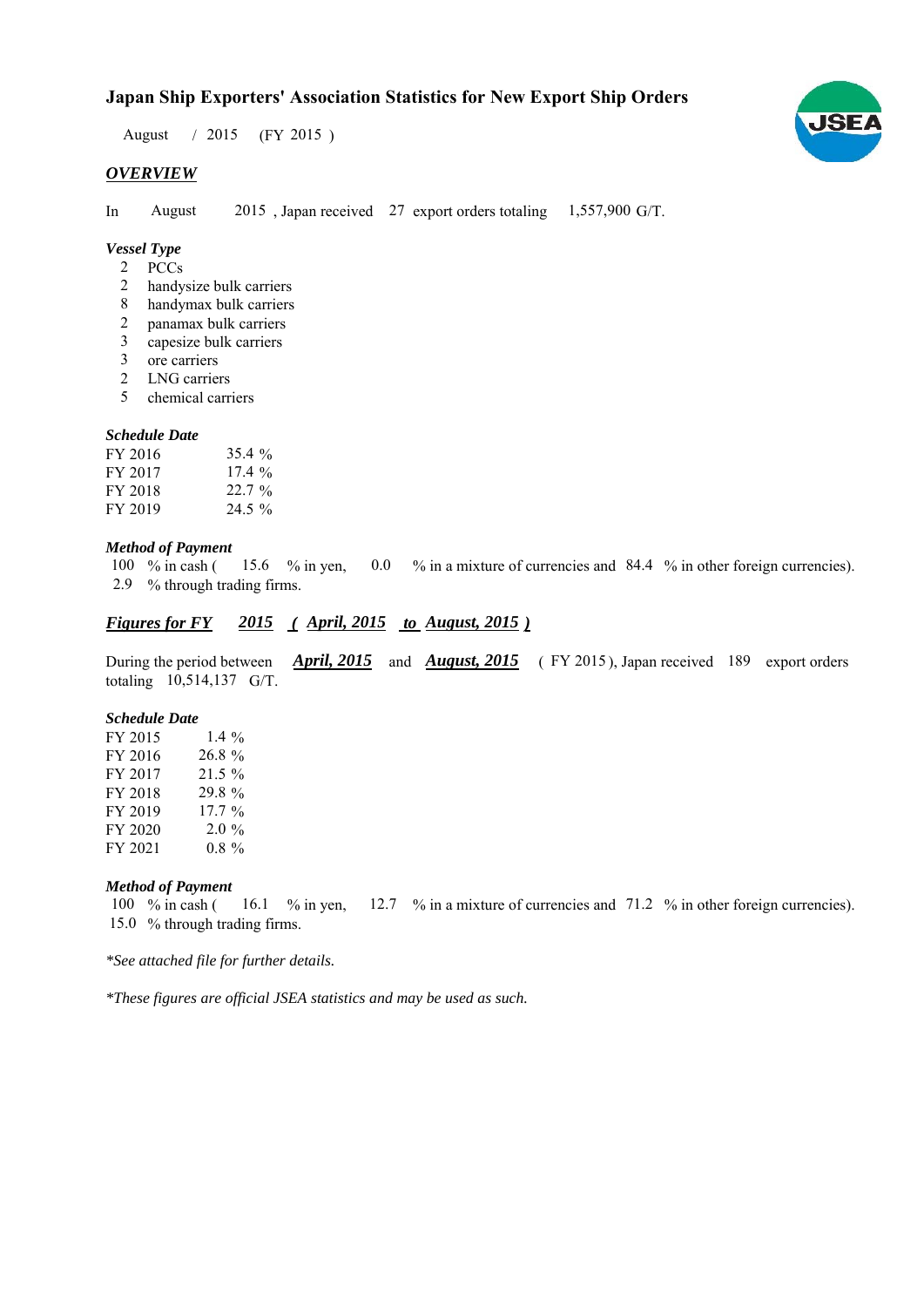## New Export Orders Placed in August 2015 (FY 2015) Based on Fiscal Year

No. G/T No. G/T No. G/T No. G/T No. G/T No. G/T No. G/T No. G/T General Cargos ( 20 1,759,860 0 0 0 7 1,006,048 6 271,340 7 736,000 2 140,000 2 2,153,388 24 2,441,388 Bulk Carriers 1 208 8,162,290 14 559,350 9 303,300 56 2,638,200 15 404,000 18 1,087,800 112 4,992,650 151 6,489,590 Tankers | 44| 2,959,400|| 8| 810,200| 1| 160,300| 36| 1,761,500| 3| 305,999| 7| 330,100| 55| 3,368,099|| 70| 4,912,499 Combined Carriers 0 0 0 0 0 0 0 0 0 0 0 0 0 0 0 0 Others | 0 | 0 || 0 || 0 || 0 || 0 || 0 || 0 || 0 || 0 || 0 | Total 272 12,881,550 22 1,369,550 17 1,469,648 98 4,671,040 25 1,445,999 27 1,557,900 189 10,514,137 245 13,843,477 FY 2014 / FY2013 (%) \* 78.1 92.8 323.6 137.7 258.4 352.3 166.3 \*\* 119.2 In CGT | | 6,285,421|| | 637,373| | 610,784| | 2,136,388| | 756,166| | 760,044| | 4,900,755|| | 6,474,297 June 2015Description Apr 14 to Mar 15 April 2015 May 2015 June 2015<br>No. 6/T No. 6/T No. 6/T No. 6/T No. 6/T July 2015 August 2015 Apr 15 to Aug 15  $\parallel$  Jan 15 to Aug 15

*Figures for shipbuilding orders of 500 G/T and over for export as steel vessels placed with JSEA members are covered.*

\*FY 2014/FY2013

\*\*Calendar Year 2015

JSEA (September 2015)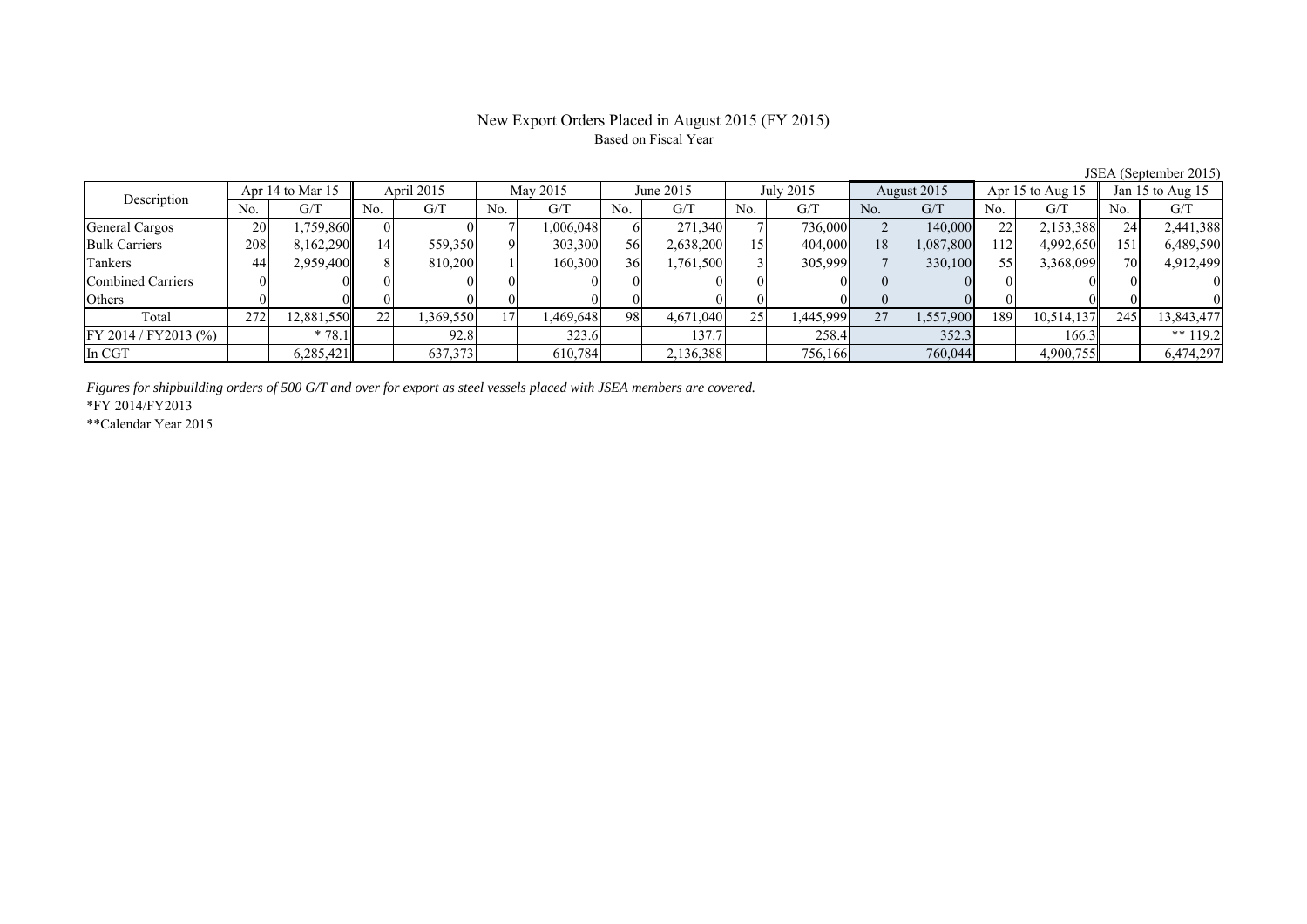# Export Ships Delivered in August 2015 (FY 2015) Based on Fiscal Year

|     |     |                  |                                                                           |            |                 |          |                                                             |                        |                  |                              |                                                       |                        |                           |                          | Jan 15 to Aug 15 |
|-----|-----|------------------|---------------------------------------------------------------------------|------------|-----------------|----------|-------------------------------------------------------------|------------------------|------------------|------------------------------|-------------------------------------------------------|------------------------|---------------------------|--------------------------|------------------|
| No. | G/T | No.              | G/T                                                                       | No.        | G/T             | No.      | G/T                                                         | No.                    | G/T              | No.                          | G/T                                                   | No.                    | G/T                       | No.                      | G/T              |
| 14  |     |                  |                                                                           |            |                 |          | 79,974                                                      |                        |                  |                              |                                                       |                        |                           |                          | 826,953          |
| 251 |     | 20               | 702,381                                                                   |            |                 |          |                                                             |                        |                  | 14                           |                                                       |                        | 3,895,473                 | 191                      | 7,462,681        |
|     |     |                  |                                                                           |            |                 |          |                                                             |                        |                  |                              |                                                       |                        | 21,122                    |                          | 99,556           |
|     |     |                  |                                                                           |            |                 |          |                                                             |                        |                  |                              |                                                       |                        |                           |                          |                  |
|     |     |                  |                                                                           |            |                 |          |                                                             |                        |                  |                              |                                                       |                        |                           |                          |                  |
| 282 |     | 20               | 702,381                                                                   | 19         |                 |          | 772.173                                                     | 40                     |                  | 14                           |                                                       |                        | 4,462,961                 | 210                      | 8,389,190        |
|     |     |                  |                                                                           |            |                 |          | 77.7                                                        |                        |                  |                              | 131.4                                                 |                        | 107.7                     |                          | ** $106.7$       |
|     |     |                  |                                                                           |            |                 |          | 365,148                                                     |                        |                  |                              |                                                       |                        | 2,099,372                 |                          | 3,897,882        |
|     |     | Apr 14 to Mar 15 | 558,741<br>10,124,499<br>1.081.5811<br>11,764,821<br>$*98.0$<br>5,461,524 | April 2015 | 82.8<br>335,069 | May 2015 | 150.709<br>641,484<br>13,122<br>805,315<br>100.5<br>377,993 | June 2015<br><b>20</b> | 684,199<br>8,000 | July 2015<br>35 <sup>1</sup> | 315,683<br>1,241,612<br>1,557,295<br>152.2<br>750,094 | August 2015<br>271,068 | 103<br>625,797<br>625,797 | Apr 15 to Aug 15<br>1131 | 546,366          |

*Deliveries of new shipbuilding orders of 500 G/T and over for export as steel vessels placed with JSEA members are covered.*

\*FY 2014/FY2013

\*\*Calendar Year 2015

JSEA (September 2015)